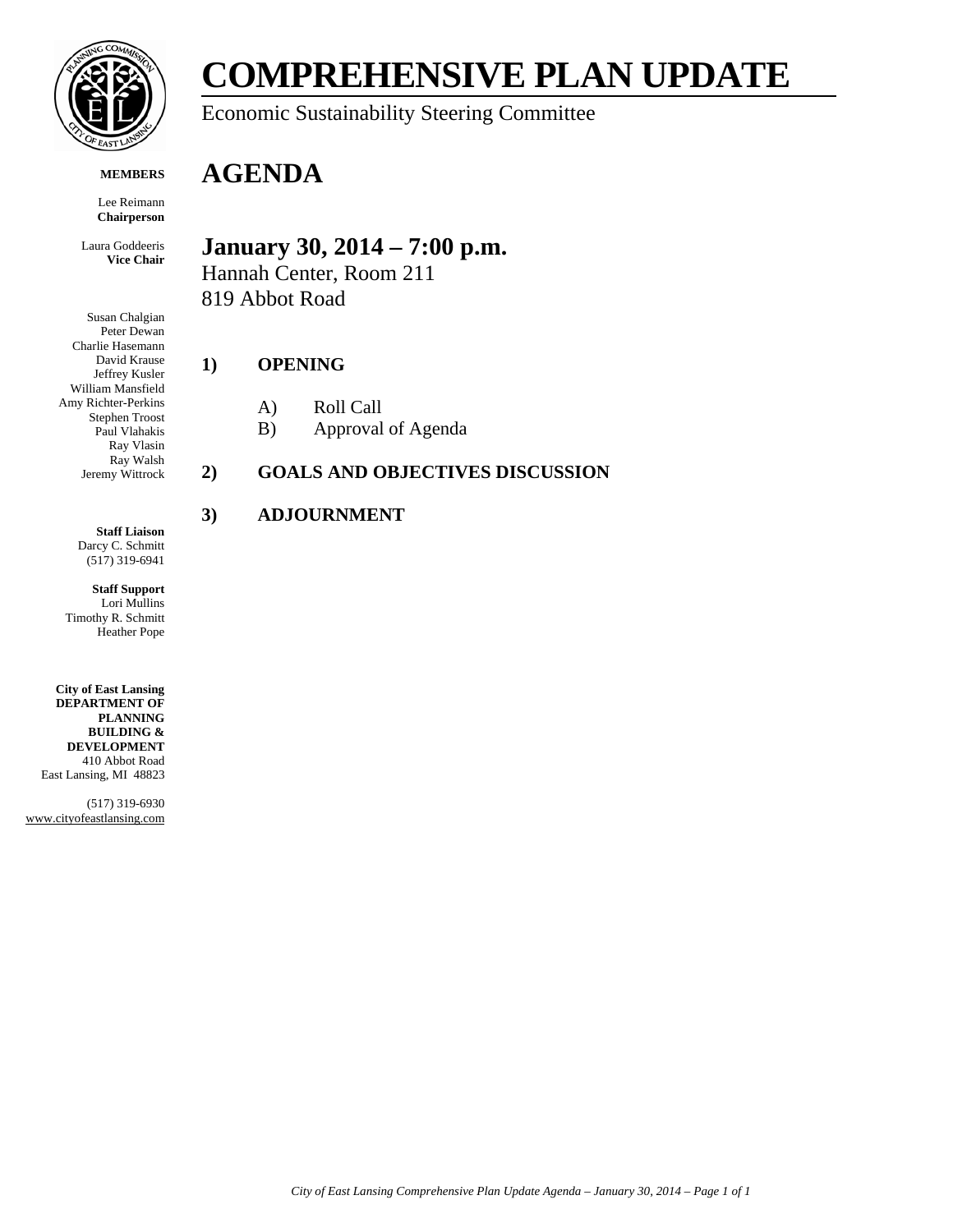## **PLANNING, BUILDING & DEVELOPMENT**



Quality Services for a Quality Community

## **MEMORANDUM**

- **TO: Economic Sustainability Steering Committee Members**
- **FROM: Lori Mullins, Community Development Administrator Timothy R. Schmitt¸** *AICP***, Community Development Analyst Heather Pope, Community Development Specialist**

**DATE: January 27, 2014**

### **SUBJECT: Goals and Objectives for Comprehensive Plan Update**

At the November Steering Committee meeting the Committee responded to a series of questions intended to stimulate creative thoughts and assure full participation from each member. The responses to these questions are attached for your review and were used by staff to help identify existing goals, objectives, and actions that are still relative and highlight those that may be missing in the document.

The Steering Committees will continue to work on the goals, objectives and actions for at least the next two months using following definitions as a guide

*Goals* are the broadest expressions of a community's desires; they give direction to the plan as a whole. The goals are *long term*, and often describe *ideal situations* which would result if *all* plan purposes were fully realized. Since goals are valuebased, their attainment is difficult to measure.

**Objectives** are broad statements that set preferred courses of action – choices made to carry out the goals in the *foreseeable future (mid- to long-term)*. They need to be specific enough to help determine whether a proposed project or program would advance community values expressed in the goals.

**Actions** are specific statements that carry out a plan in the *short term* which accomplish the broader statements expressed in the goals and objectives. Actions are generally implemented through the City Council's Strategic Priorities and are activities that can realistically be carried out within a two to five year period and guide the City's day-to-day operations.

The January meeting will begin by discussing how the existing goals, objectives and actions relate to the Steering Committees responses to the questions from the November meeting. The next step will be discussion of topics that are **not** covered in the current plan.

**City of East Lansing PLANNING, BUILDING & DEVELOPMENT** 410 Abbot Road East Lansing, MI 48823

> (517) 319-6930 www.cityofeastlansing.com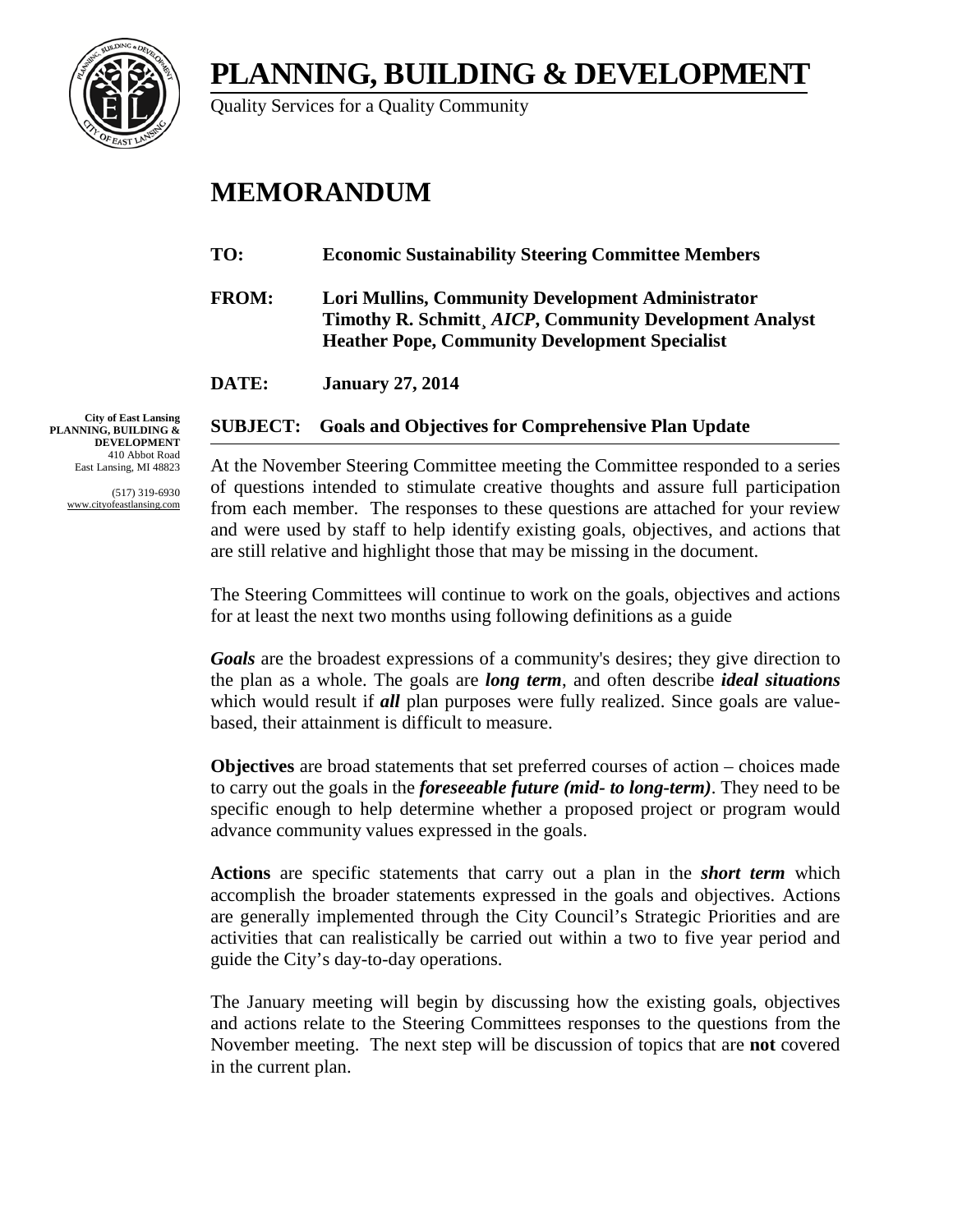Economic Sustainability — Goals and Objectives January 27, 2014 Page 2 of 4

#### **Steering Committee Responses to the November Meeting Exercise**

#### **QUESTION 1**

What are three characteristics that come to mind when thinking about a vital downtown commercial district? The top responses for question 1 were generally:

#### A strong downtown has

- Diversity of people, shops, housing, etc
- Both pedestrian and vehicular access
- Vibrant environment, activities, and spaces

The following goals, objectives and actions were developed from language in the current plan and continue to be relative based on the Steering Committees general responses to questions 1.

**Objective 2-1:** Increase the attraction and vitality of the downtown.

*Action 2-1.1:*Provide incentives to support commercial adaptive reuse or redevelopment of properties in the core downtown specifically where new sewer and water infrastructure has been constructed.

Action 2-1.2: Create active streets through the promotion of art, plazas and outdoor seating in the core downtown.

*Action 2-1.3:* Continue to improve the City's "Wayfinding" system which includes uniform signage with clear directional information for motorists, cyclists, and pedestrians.

Action 2-1.4: Encourage alternative parking options.

*Action 2-1.5:* Continue to collaborate with downtown property owners to recruit a broader diversity of retail including, but not limited to urban grocery, soft goods, and higher quality restaurants.

*Action 2-1.6:* Implement design guidelines for the downtown that include enhancements to both the public and private portions of the streetscape.

**Action 2-1.7:** Work with the Capital Area Transit Authority to maintain downtown access, greenspace, and median alignment during Bus Rapid Transit design and development.

#### **QUESTION 2**

What are three characteristics that come to mind when thinking about a vital commercial district outside of the downtown? The top responses to question 2 were generally:

A strong commercial area has/is

- Strong vehicular access
- Well designed
- Meets the needs of the neighborhood market
- Diversity, quality, and compatible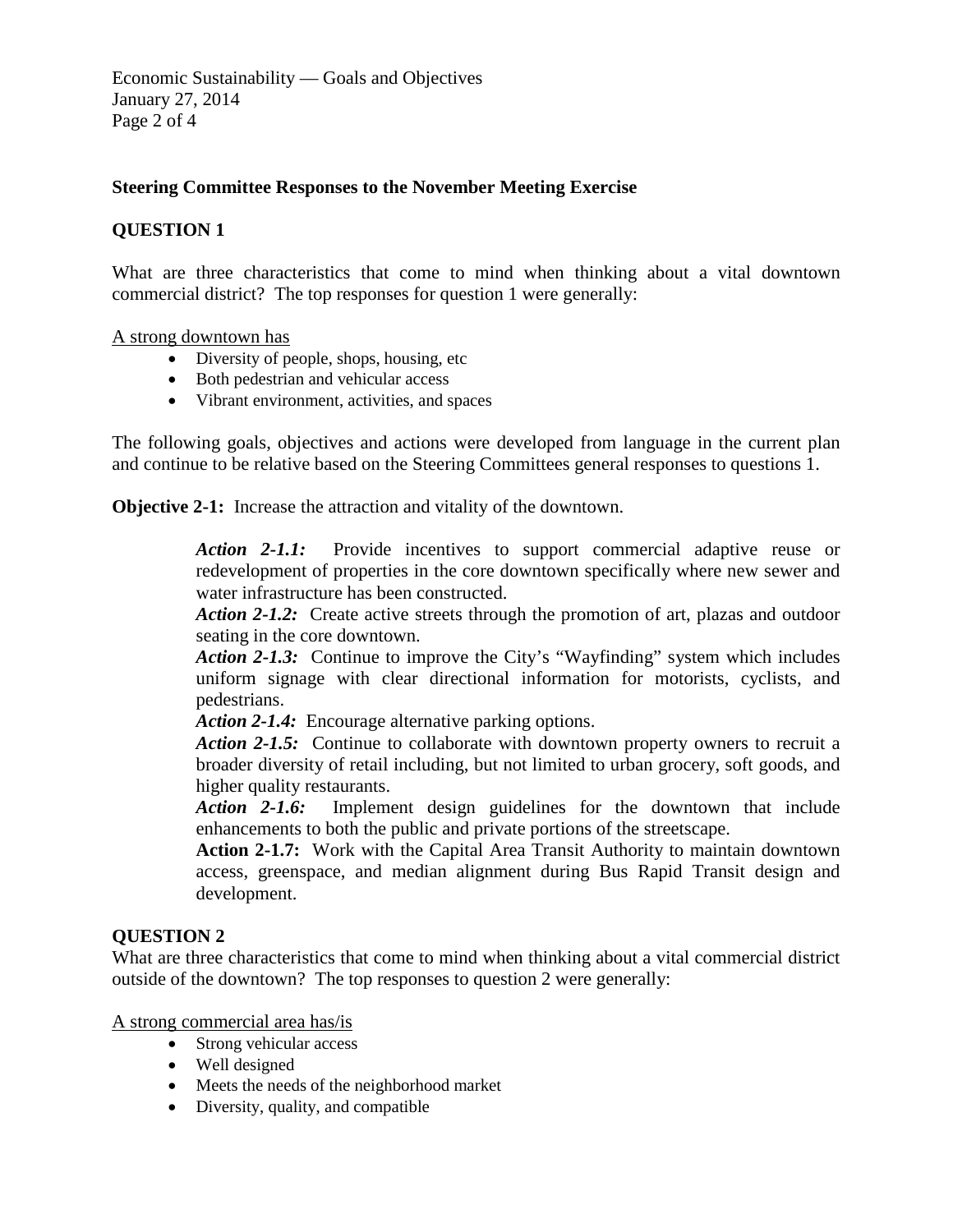Economic Sustainability — Goals and Objectives January 27, 2014 Page 3 of 4

The following goals, objectives and actions were developed from language in the current plan and continue to be relative based on the Steering Committees general responses to questions 2.

**Objective 2-3:** Support the development of Mixed-Use Neighborhood Service Districts to provide basic retail services for the convenience of residents.

> *Action 2-3.1:* Revise zoning and land use policies in a way that will balance the housing, office, technology, and commercial needs of the City.

> *Action 2-3.2:* Institute a minimum building height in commercial districts to prevent strip center development and encourage the redevelopment of existing commercial areas to include mixed-use, multiple-story buildings.

**Objective 2-4:** Encourage continued growth where appropriate.

Action 2-4.1: Revise land use policies for the area along Lake Lansing Road to improve upon existing land uses patterns.

*Action 2-4.2:* Market opportunities for the redevelopment and revitalization of underutilized commercial properties.

*Action 2-4.3:* Promote the redevelopment of the commercial properties at the intersection of Harrison and Michigan Avenues into a new and more efficient neighborhood commercial area.

*Action 2-4.4:* Promote collaboration with the City of Lansing to improve properties along West Michigan Avenue with innovative redevelopment.

Action 2-4.5: Provide economic incentives to support the implementation of the East Village Master Plan.

#### **QUESTION 3**

What are three key things to making East Lansing more attractive to talented, professional individuals? The top responses to question 3 were generally:

To Attract Talent, East Lansing Needs:

- Jobs
- Culture, arts, music, and fun!
- Quality, affordable and diverse housing
- Promote existing talent and services

The following goals, objectives and actions were developed from language in the current plan and continue to be relevant based on the Steering Committees general responses to questions 3.

**Objective 2-5:** Promote the development and growth of the knowledge-based economy.

*Action 2-5.1:* Create a program to retain Technology Innovation Center (TIC) graduates within the City limits.

*Action 2-5.2:* Partner with Lansing Economic Area Partnership (LEAP) to provide business support services for management of the TIC.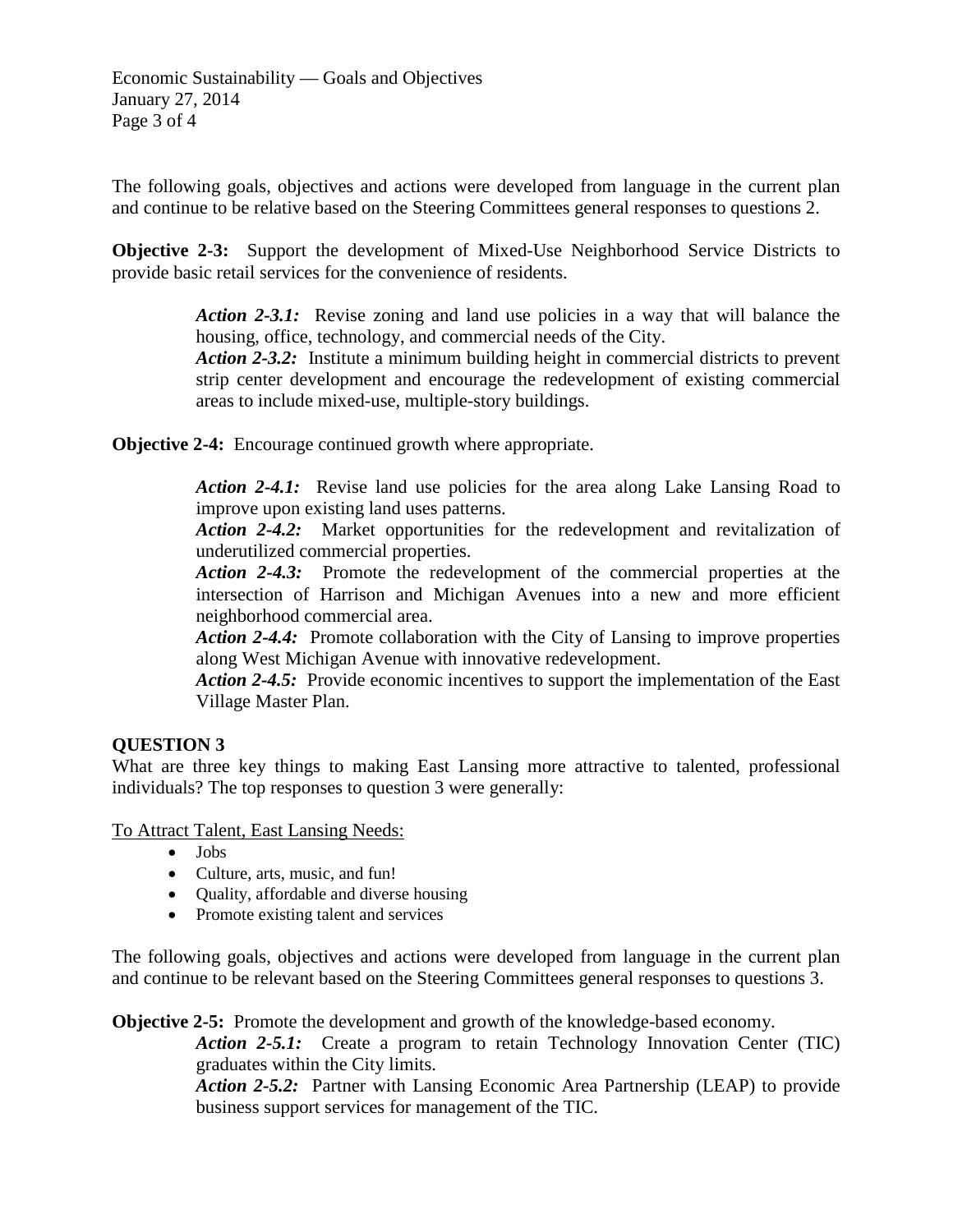Economic Sustainability — Goals and Objectives January 27, 2014 Page 4 of 4

*Action:* **2-5.3**: Support the University's efforts to commercialize technology.

There are some items that the Steering Committees and public raised that need to be discussed further, to allow Staff the background to draft effective objectives and actions. We do not want the Steering Committees to get into the specifics of 'wordsmithing' the objectives and actions, Staff will work on that after the Steering Committees have talked further and will bring language back to address outstanding items. These include:

To Attract Talent, East Lansing Needs:

- Culture, arts, music, and fun!
- Promote existing talent and services

A strong commercial area has/is

- Well designed
- Meets the needs of the neighborhood market

Additionally, there were some items from the Steering Committee's discussion that are being discussed with other steering committees to work on more directly, as they are more relevant to their charges as a Steering Committee. They are:

#### To Attract Talent, East Lansing Needs:

• Quality, affordable and diverse housing (Housing and Human Dignity Committees)

A strong commercial area has/is

- Strong vehicular access (Transportation Committee)
- Well designed (Urban Form Committee)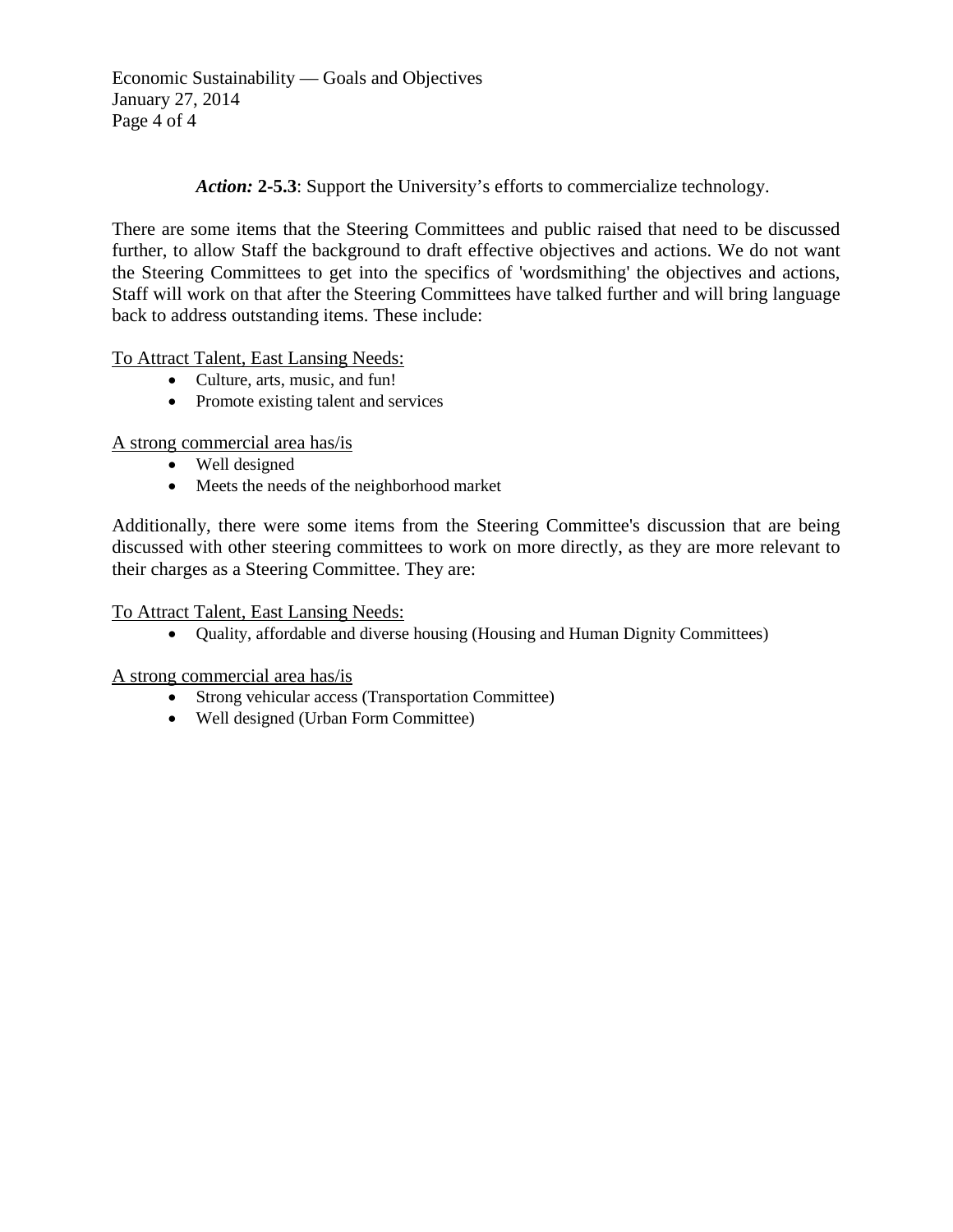#### **Committee Responses**

**Question:** What are three characteristics that come to mind when thinking about a vital downtown commercial district?

#### **A Strong Downtown:**

- o Diversity of people, shops, housing, etc
- o Both pedestrian and vehicular access
- o Vibrant environment, activities, and spaces

#### Responses:

- Dining options
- Outdoor seating
- Public spaces sitting, etc
- 2nd floor office or residential (for all tenants)
- Stable housing in good quantity
- Diverse retail/services mix
- Desirable boutique shopping
- Diverse commercial enterprises
- Retail diversity
- Service/food availability
- A diverse set of businesses that cater to different demographics
- Appeals to mix of ages
- Diversity
- Variety of cultural amenities
- Variety of retail/restaurants
- Atmosphere
- Safe environment
- Entertainment
- 24 hour use
- Constant activity
- Efficient transportation options
- Ease of enter/exit (Parking)
- Convenient parking
- A human-centric approach (walkability)
- Wide sidewalks
- Walkability
- Pedestrian viability
- Walkability

**Question:** What are three characteristics that come to mind when thinking about a vital commercial district outside of the downtown?

#### **A Strong Commercial Area Has/Is:**

- o Strong vehicular access
- o Well designed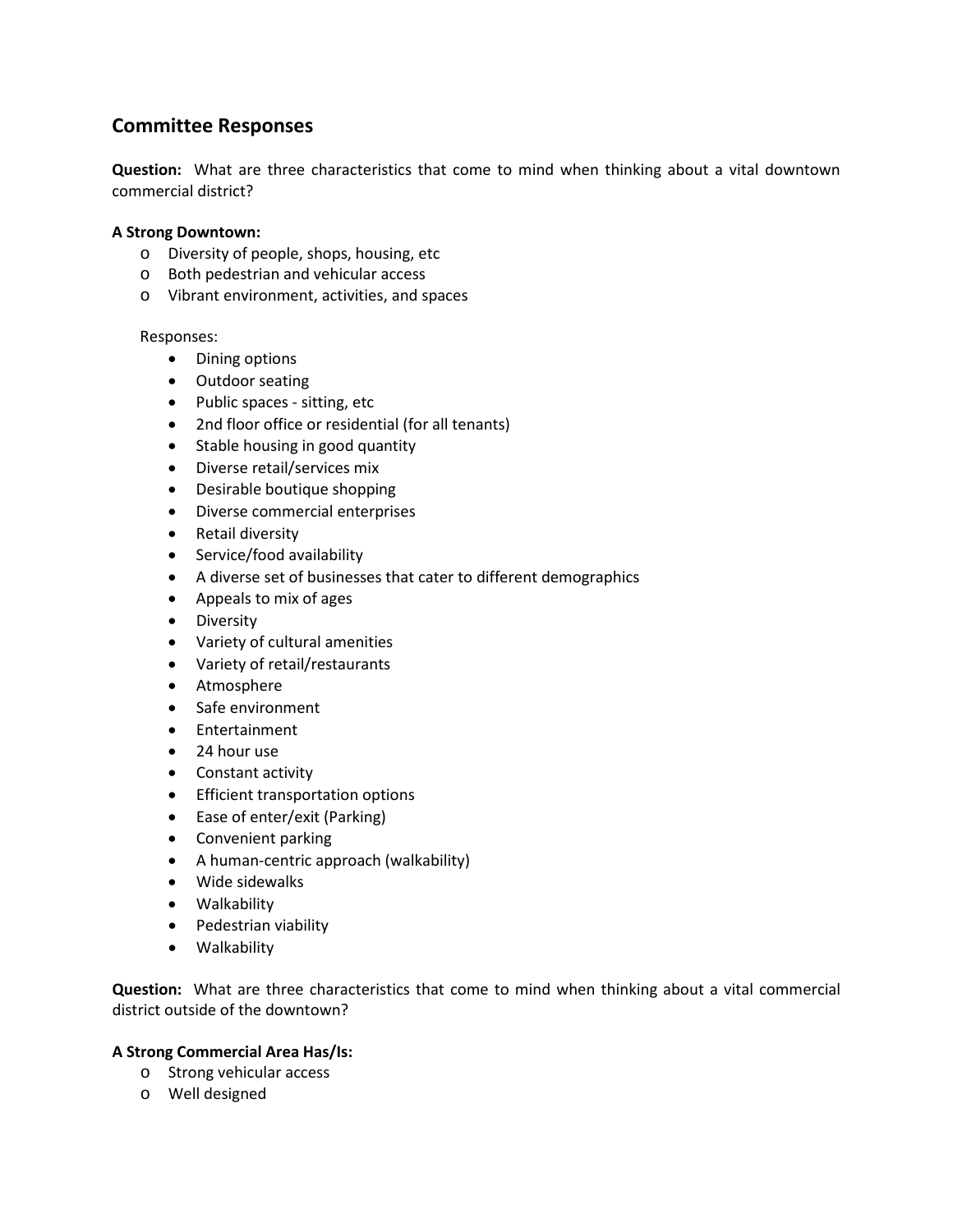- o Meets the needs of the neighborhood market
- o Diversity, quality, and compatible

Responses:

- Clusters of related businesses (identity)
- Ancillary services/retail
- Anchors
- Grocery with local items
- Retail options
- Appropriate businesses relative to nearby people
- Unique local brands
- Retail synergy (groupings of compatible stores)
- Diversity of options and business types
- One stop for everything
- Dining destinations
- Food
- Drug store
- Strong demand for those businesses (economic strength)
- Outdoor mall parking and shops
- Attractive architecture
- Exciting storefronts
- Attractive strip malls
- Public transportation
- Ease of access
- Open surface parking
- Thoughtful accessibility
- Highway access
- Good parking

**Question:** What are three keys to making East Lansing more attractive to talented, professional individuals?

#### **To Attract Talent, East Lansing Needs:**

- o Jobs
- o Culture, arts, music, and fun!
- o Quality, affordable and diverse housing
- o Promote existing talent and services

Responses:

- Separate student and adult attractions
- Music venues
- Focus on arts and entertainment
- Attractive recreational activities (music, parks, nightlife)
- Unique Amenities
- Comfortable spaces to congregate
- Far better dining
- Jobs
- Growing and strong employers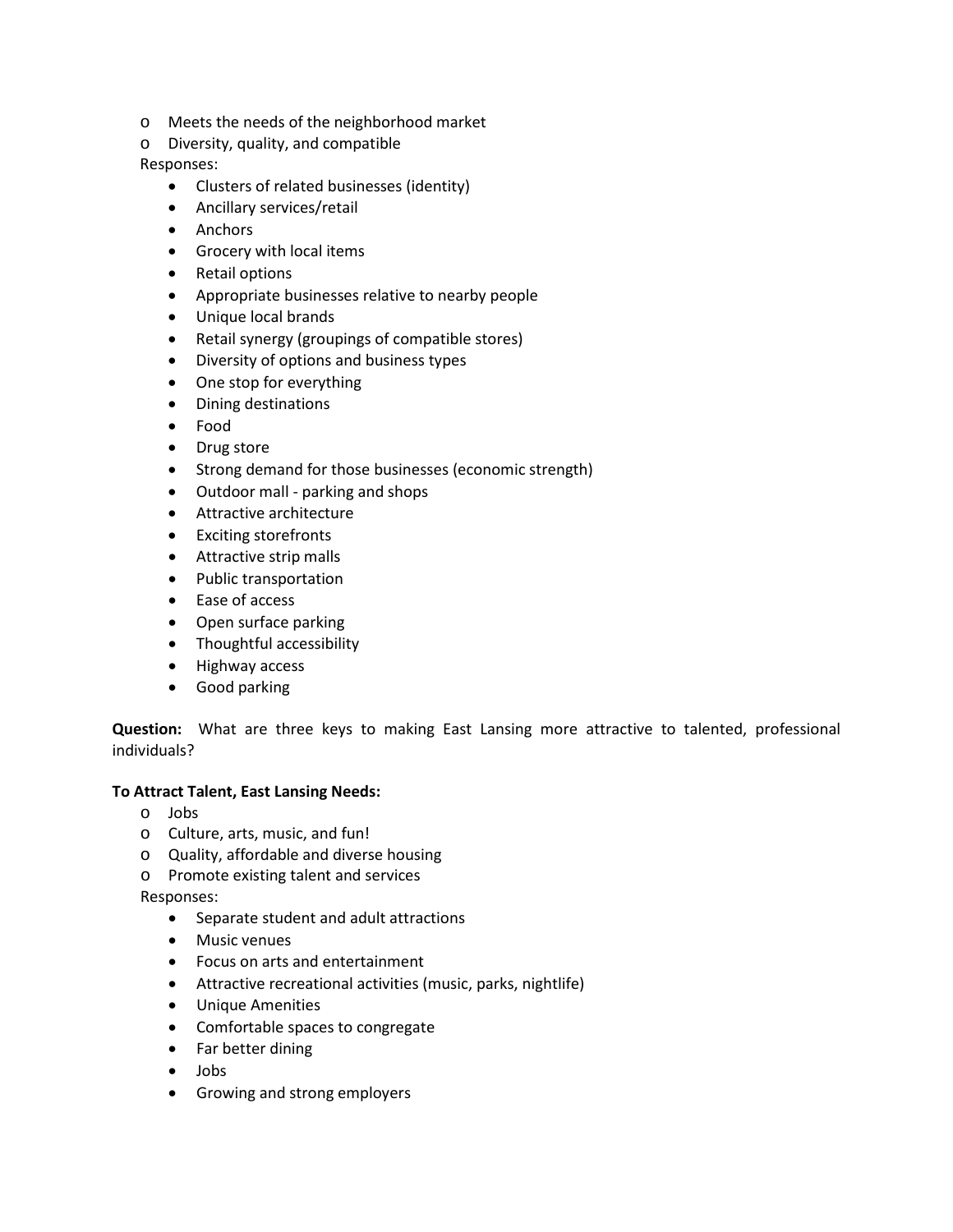- Other talented people
- To recognize that a great city creates talent and talent attracts other talent
- Keep MSU graduates here!
- Connectivity Various means for citizens to share and communicate
- Access to outdoor activities
- Stable neighborhoods
- Affordable housing
- New buildings/work spaces
- More mixed-use buildings with office and residential
- Attractive/affordable housing options for recent graduates
- Housing
- More diversified urban core
- Quality public services
- Public transportation
- Low cost of living
- Good schools

**Question:** What are three businesses that are missing or that we need more options for in the City of East Lansing?

#### **East Lansing Needs:**

- o Urban Grocer/Farmer's Market
- o Larger office users
- o Diversity of restaurant/bar options
- o Music/nightlife for adults
- o General retail diversity

Responses:

- Car dealership
- Furniture store
- 2nd hand store
- General purpose retailer
- Hardware
- Independent restaurants
- High quality restaurants, not pubs
- Food court
- Downtown fine dining
- Wine bar, cigar bar
- Accessible grocery
- Permanent farmers market
- Urban grocer
- Downtown high-end grocery
- Grocery with local items
- Grocery access in downtown
- Growing/hiring businesses
- Large office user
- Effective central public meeting space